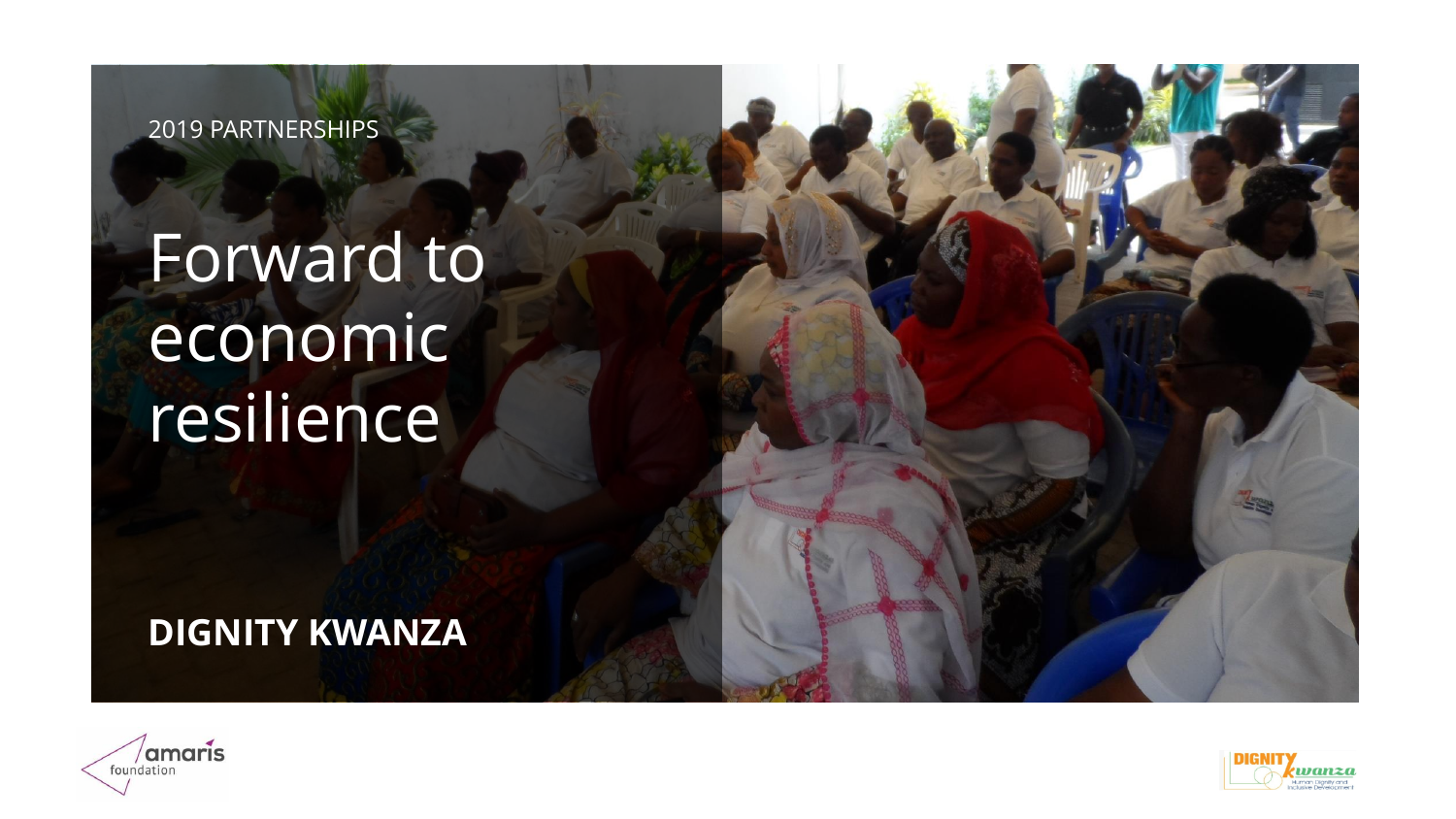

#### **SOCIETAL ISSUES THAT THE 'FORWARD TO ECONOMIC RESILIENCE' PROJECT AIMS TO TACKLE**

In Tanzania, Dignity Kwanza promotes and safeguards human dignity as a tool for individuals, especially Marginalized and Vulnerable Populations (MVPs), to achieve social and economic growth and be part of the country's overall development. This organization believes that every individual, even the most marginalized and vulnerable, has a potential. In line with the human development concept, they focus on working with such individuals, the government and other partners to provide ways of unleashing that potential.

Dignity Kwanza launched an entrepreneurship training program aiming to empower vulnerable refugees and poor host community members. They work in pairs and get support to develop their business ideas. In this way, the project builds economic independence and promotes peaceful co-existence and mutual support.

# **PROJECT MILESTONES**

- 1. Reviewing business plans to determine the pairs with the best plans.
- 2. Granting financial awards to the elected pairs made up of a refugee and a Tanzanian.
- 3. Mentoring, coaching, and provision of legal and technical support to the businesses: this phase is currently on-going
- 4. Evaluation and documentation of the project's overall impact



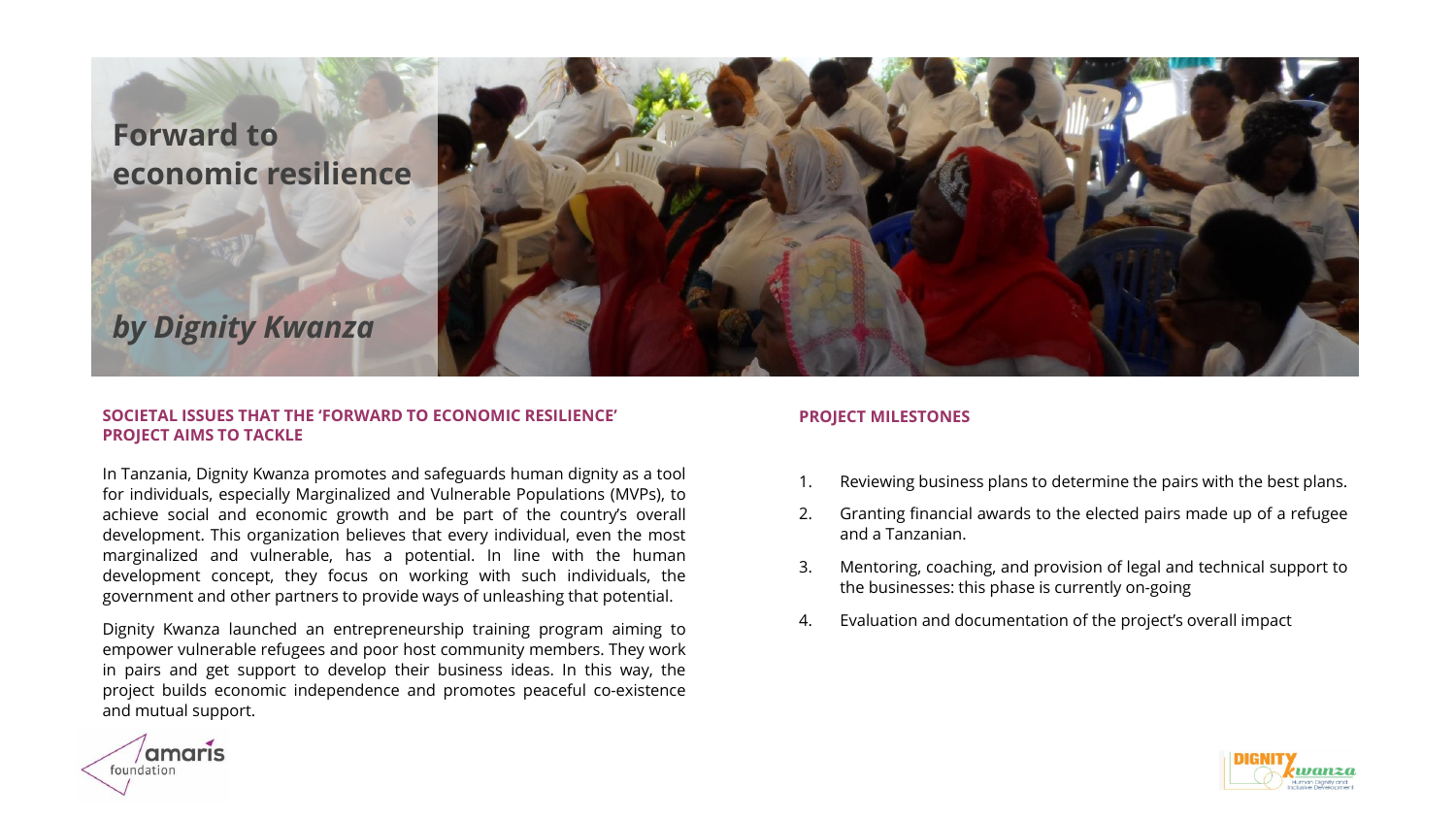

"We thank the Amaris Foundation and our other support for funding this unique project in Dar es Salaam, Tanzania, which is not easy to fund due to the peculiarity of the target group."

Janemary Ruhundwa, Executive Director of Dignity Kwanza

#### **3 WORDS TO DESCRIBE THE PROJECT**

#### **COMPREHENSIVE**

The project combines various approaches such as training, kick-start support, continuous technical support, and legal support.

## **INCLUSIVE**

The project has targeted individuals that are generally marginalized.

# **REPLICABLE**

The project has the potential to be replicated in other places where refugees are present in order to foster acceptance, inclusion, and self-reliance of refugees by supporting joint refugee-host projects*.*

#### **WHAT IMPACT WILL THIS PROJECT HAVE?**

Dignity Kwanza hopes to see reduced economic dependency and increase the income of 10 vulnerable refugees and 10 poor host community members, i.e. the direct beneficiaries.

Then, if we also consider those directly linked to these entrepreneurs, their family mainly, the project could have an additional impact on 80 indirect beneficiaries. Another impact we anticipate is an increased acceptance of refugees by their host communities as a result of the positive relations created through working together as business partners.

Finally, the project aims to positively impact the Tanzanian society as a whole, by contributing to its economic development.

**Watch this space! We are currently working on several different projects with Dignity Kwanza such as developing a training program to help their team gain skills in negotiation or project management, as well as improving their website.**